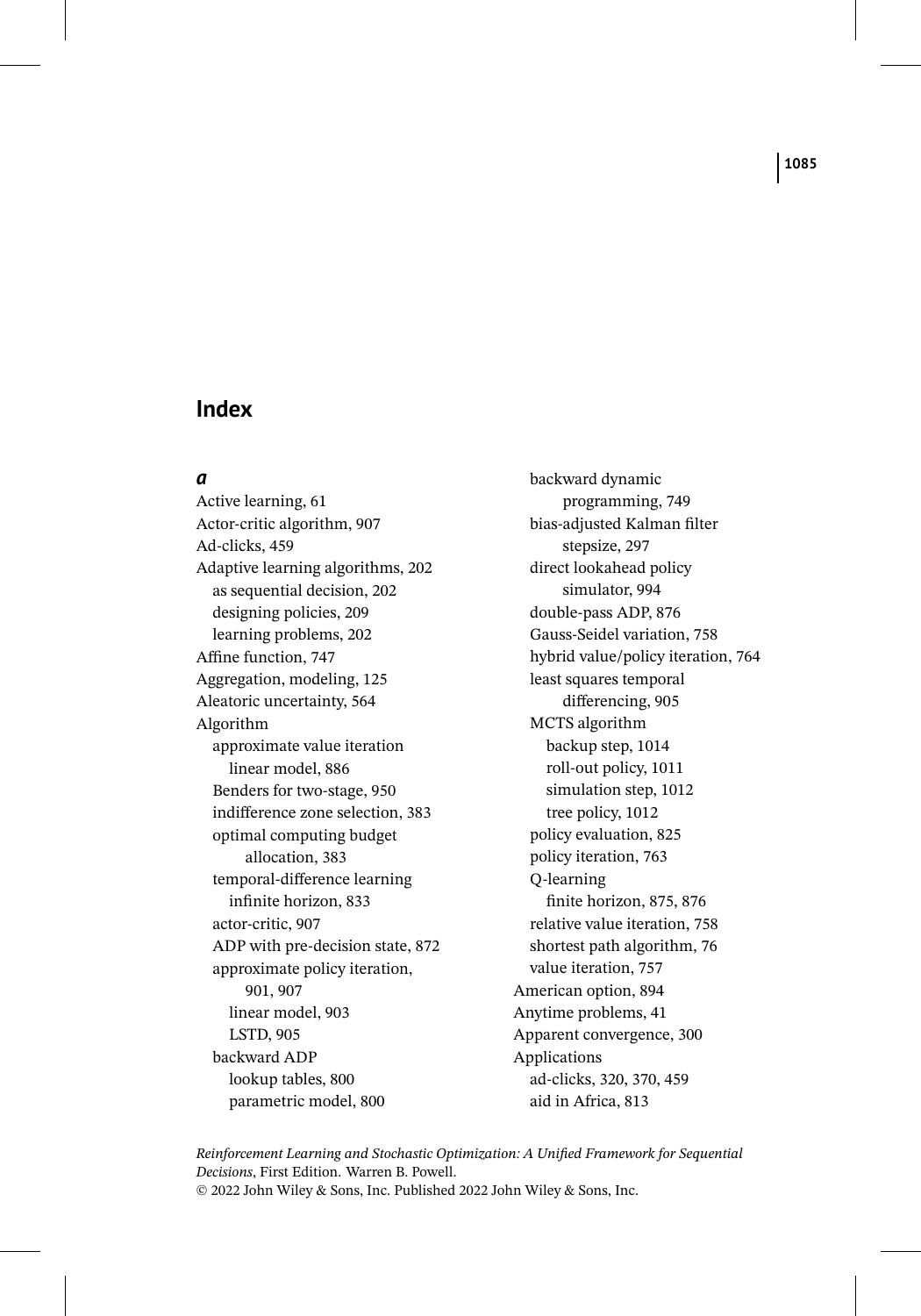American option, 894 American options, 55 asset selling, 54, 662 asset valuation, 437 bidding, 992 blood management, 450, 715, 926, 1070 blood sugar, 662 budgeting problem, 752 building management, 1067 business, 5 carbon monoxide, 567 cash management, 186 chemical diffusion, 570 clinical trials, 55, 810 computer simulations, 320 cost-minimizing newsvendor, 226 COVID pandemic, 575 currency exchange, 513 demand estimation, 567, 569 diabetes medication, 490 diabetes medications, 376 diseases, 114 drones, 580, 611 dynamic assignment, 447 dynamic resource allocation, 926 dynamic shortest path, 707 e-commerce, 5, 227 economics, 5 electric utility, 931 electricity contracts, 509 electricity price forecasting, 565 electricity prices, 589 energy, 926 energy forecasting, 489 energy investments, 186 energy modeling crossing times, 593 jump-diffusion, 590 mean reversion, 590 quantile distributions, 591 regime shifting, 592

energy planning, 986 energy storage, 471, 523, 611, 662, 811 active learning, 526 passive learning, 525 rolling forecast, 717 rolling forecasts, 526 time series price, 525 energy storage policies, 627 CFA, 628 comparison, 629 DLA, 629 hybrid, 629 PFA, 628 VFA, 628 engineering, 5 engineering design, 185 European options, 55 field experiments, 320 finance, 5 financial trading, 611, 711, 986 fleet management, 78 multiple drivers, 80 nomadic trucker, 79 flu mitigation, 1044 controllable truth, 1048 designing policies, 1054 resource constrained, 1049 spatial model, 1049 static model, 1045 time-varying, 1047 two-agent learning, 1050 with drift, 1047 freight transportation, 5 gambling problem, 751 games, 514 graph problems, 433 grid model, 570 homeland security, 55 HVAC controller, 1067 model, 1067 policies, 1069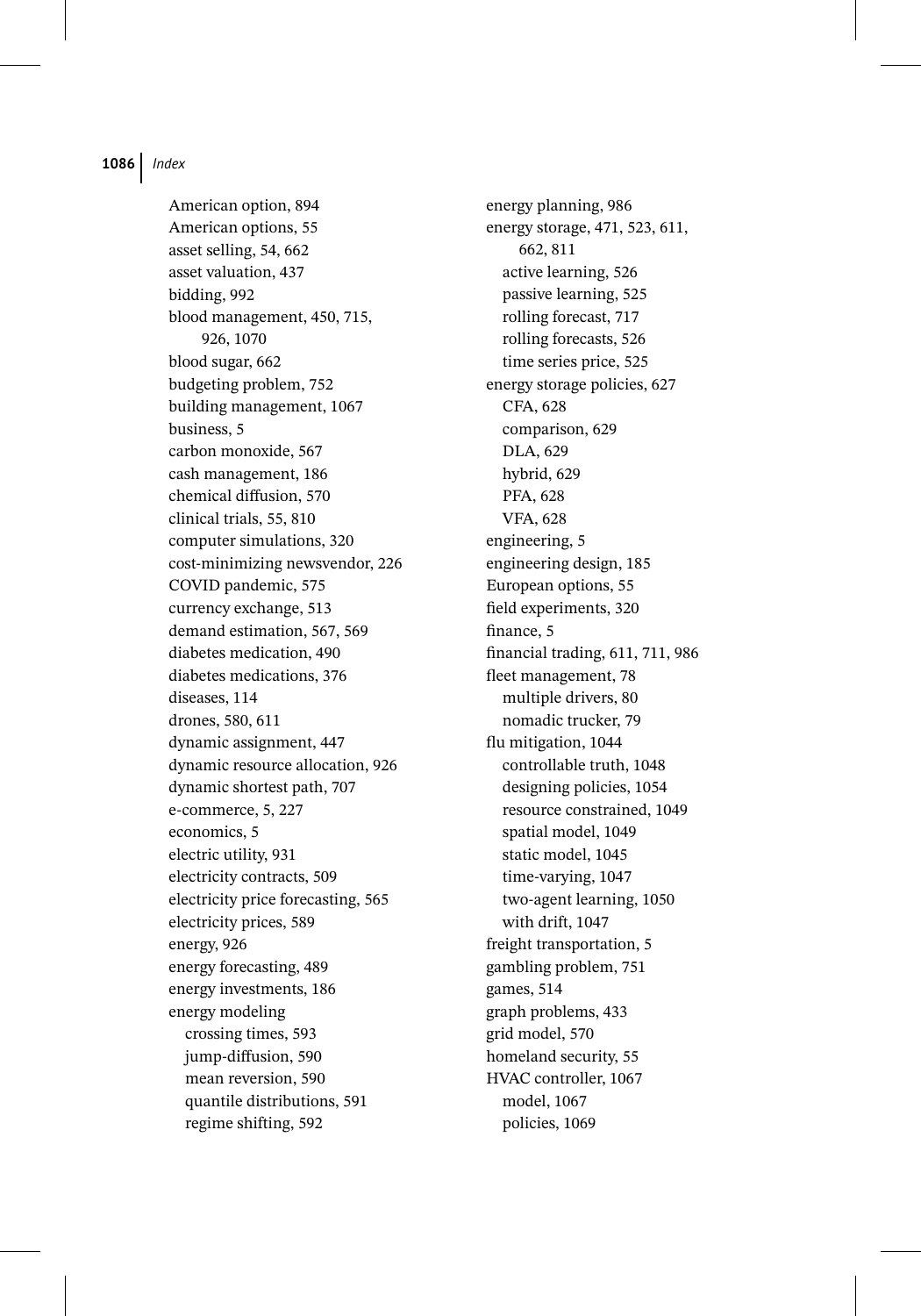information collection, 5 inventory, 6, 13, 73, 226, 439, 611 investment banking, 932 laboratory experimentation, 458 load matching, 705 logistics, 800 machine replacement, 55 machine scheduling, 992 manufacturing, 328, 932 materials science, 5, 320, 376, 986 medical, 514 medical decisions, 81, 114, 320, 406, 457, 580, 986 medical diagnostics, 567 medical research, 5 money, 926 nested newsvendor, 226 newsvendor, 70, 189, 406, 929 nomadic trucker, 124, 434 oil inventories, 580 online bookseller, 932 police patrolling, 610 power grid, 567, 572 power transformers, 509 pricing, 80, 114, 572 public health, 5, 114 rat diet, 572 resource allocation, 446 multiperiod, 933 two-stage, 930 ride hailing, 991, 1008 rockets, 47 scientific exploration, 82 shortest path, 76, 189, 992, 1001 deterministic, 76 dynamic, 78 robust, 78 stochastic, 77 shuttle bus, 662 SpaceX, 47 sports, 114, 320 stochastic shortest path, 433

stopping problems, 54 supply chain, 5, 6 tic-tac-toe, 898 transformer replacement, 435 transportation, 320, 799 trucking, 489, 799, 926, 991 two-agent newsvendor, 1062 water reservoir, 611 Approximate dynamic programming, 50 single state, 855 LSPE, 857 LSTD, 856 recursive least squares, 857 Approximate linear programming method linear model, 912 Approximate policy iteration, 900 linear model, 903 lookup tables, 901 Approximate value iteration, 828 backward pass, 876 bounding  $1/n$  convergence, 859 geometric view, 850 gradient-based methods, 845 linear models, 845, 886 lookup tables, 871 post-decision state, 875 pre-decision state, 872 slow backward learning, 832 TD(0), 830 Approximation architectures, 165 Asset valuation, 437

## *b*

Backgammon, 492 Backpropagation, 879 Backward ADP benchmarking, 810 aid in Africa, 813 clinical trials, 810 energy storage, 811 finite horizon, 797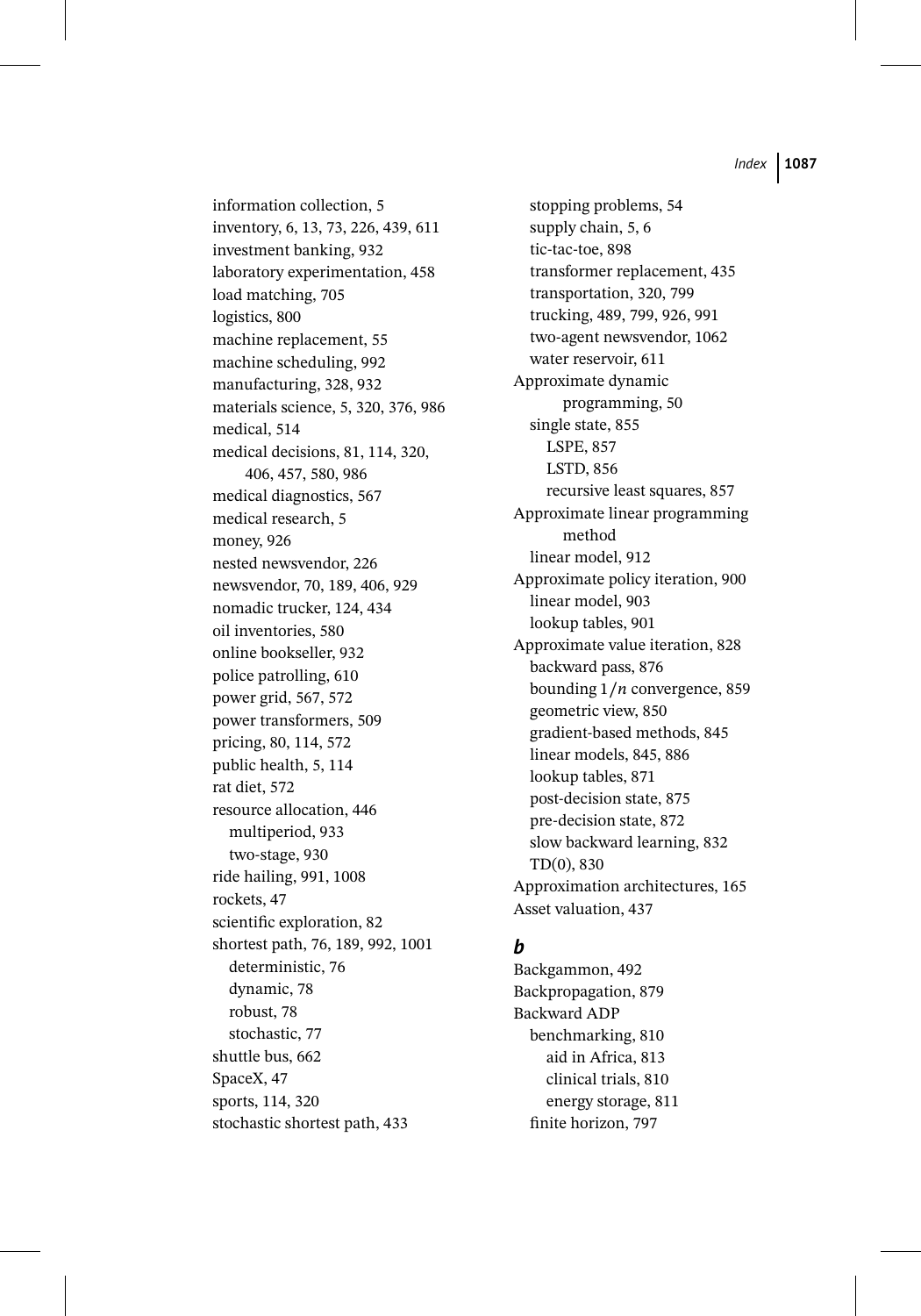lookup table, 800 parametric model, 800 VFA approximation, 805 linear model, 806 monotone function, 807 Backward dynamic programming, 749 Base model, 528 Base models vs. lookahead models, 528 Basis functions, 940 American option, 896 approximate linear programming, 913 tic-tac-toe, 899 Bayesian prior, 112 Bayesian updating correlated normal beliefs, 113 independent beliefs, 113 normal-normal, 113 precision, 113 Behavior policy, 208, 890 Belief MDP, 1060 Belief state, 408, 495 Bellman error, 829 Bellman's equation, 741 curse of dimensionality, 47 deterministic, 741 expectation form, 742 linear model, 837 linear operator, 747 matrix form, 743 operator form, 746 standard form, 742 Bellman's optimality equation, 46 Benders decomposition, 949 asymptotic analysis, 951 two-stage, 946 Benders' decomposition regularization, 951 Beta distribution, 587 Bias and variance, 118

Bias in max operator, 909 Blood management problem, 450 Boltzmann exploration, 337, 627 Budgeting problem, 752

#### *c*

Chance constrained programming, 61 Classification of problems, 529 state-dependent, cumulative reward, 531 state-dependent, final reward, 532 state-independent, cumulative reward, 530 state-independent, final reward, 530 Competitive analysis, 391 Conditional value at risk, 523 Contextual bandit, 406 Control law, 49 Correlated beliefs, 113 Cost function approximation constraint-modified, 714 blood management, 715 dynamic trading, 711 energy storage, 717 parameterized policy, 722, 1004 SPSA, 722 tuning, 723 general form, 703 heat maps, 723 interval estimation, 702 uncertainty bonus, 702 objective-modified, 704 cost function correction, 705 dynamic assignment, 705 pure exploitation, 702 shortest path, 707 Cost-to-go function, 48 COVID pandemic, 575 Crossing times, 593 Cumulative reward, 42 adaptive policy, 401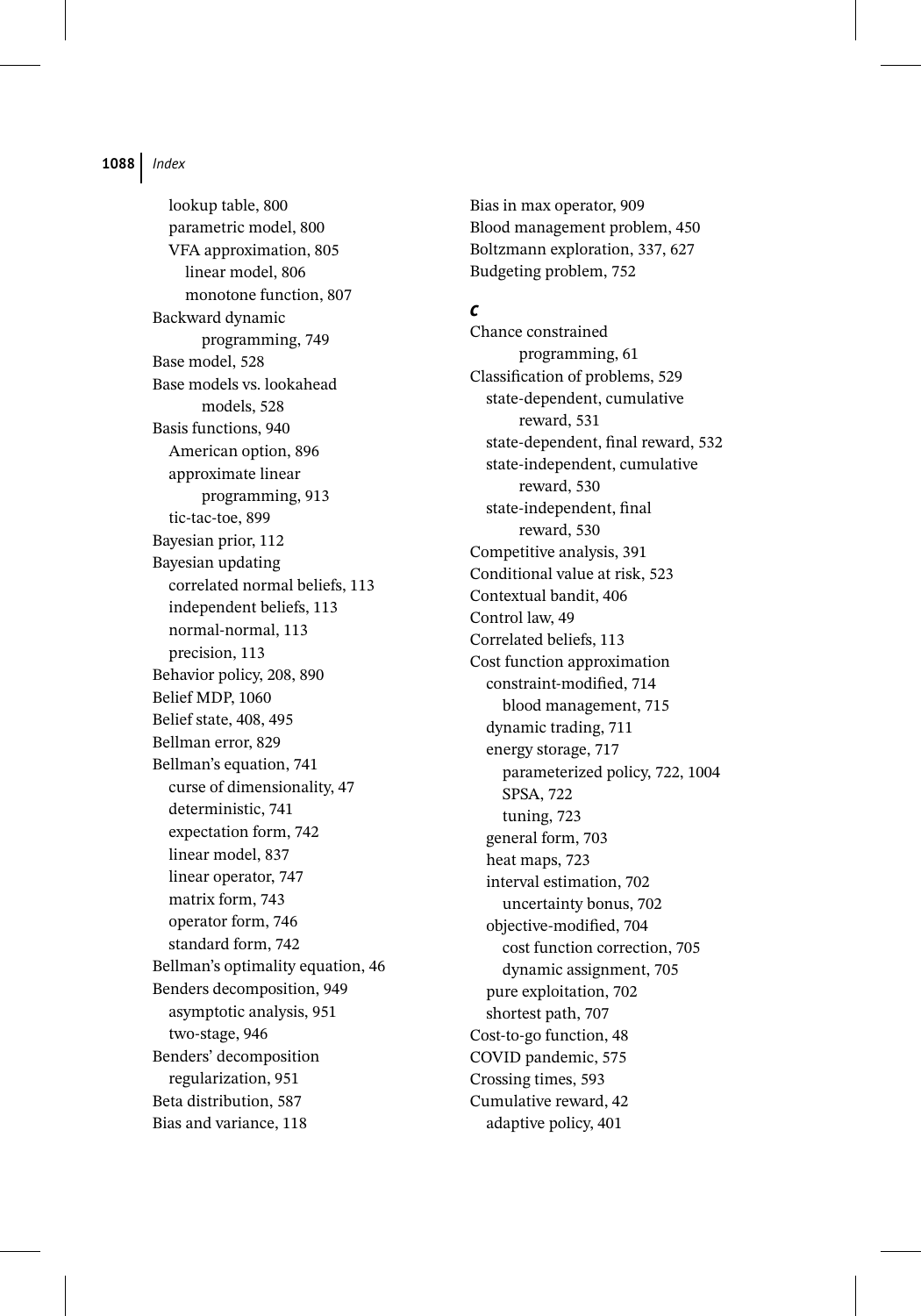bandit problems, 323 cumulative loss, 393 examples, 59 expectation state-dependent, 530 expensive experiments, 349 knowledge gradient, 362, 369, 370, 400 learning, 206 multiarmed bandit, 57 newsvendor, 71 policy evaluation, 641, 996 simulated state-dependent, 533 state-independent, 533 state-independent, 530 stochastic gradient algorithm, 224, 319, 327 stochastic search, 187 two-agent, 1051 Curse of dimensionality, 47, 162 Cutting planes, 945

## *d*

Data driven, 70, 82 Decision tree, 44, 738 Decision variables, 65 constraints, 504 execution decisions, 503 policies, 505 strategic decisions, 503 tactical decisions, 503 types, 502 Decisions, 500 Deep neural networks, 154 Derivative-free stochastic search CFA policies, 335 Bayes greedy, 336, 337 greedy policy, 335 Interval estimation, 337 interval estimation, 337 UCB policy, 337 designing policies, 394

Direct lookahead multiperiod deterministic, 355 multiperiod stochastic, 357 restricted multiperiod, 353 single period lookahead, 350 direct lookahead, 348 exogenous state information, 405 large choice sets, 403 learning in batches, 380 policy function approximation, 333 scaling, 396 tuning, 398 VFA policy, 338 backward ADP, 342 Gittins indices, 343 VFA-policy Beta-Bernoulli, 340 Designing a policy, 631 Diagnostic uncertainty, 561 Direct lookahead approximations, 616 Direct lookahead model approximation strategies, 980 horizon truncation, 981 latent variables, 982 policy approximation, 984 sampling, 982 stage aggregation, 982 lookahead objectives, 985 chance-constrained, 989 managing risk, 985 model discounting, 992 risk measures, 986 risk-adjusted policies, 989 robust optimization, 990 utility functions, 991 notation, 980 Direct lookahead policy approximate dynamic programming, 978 approximate lookahead, 980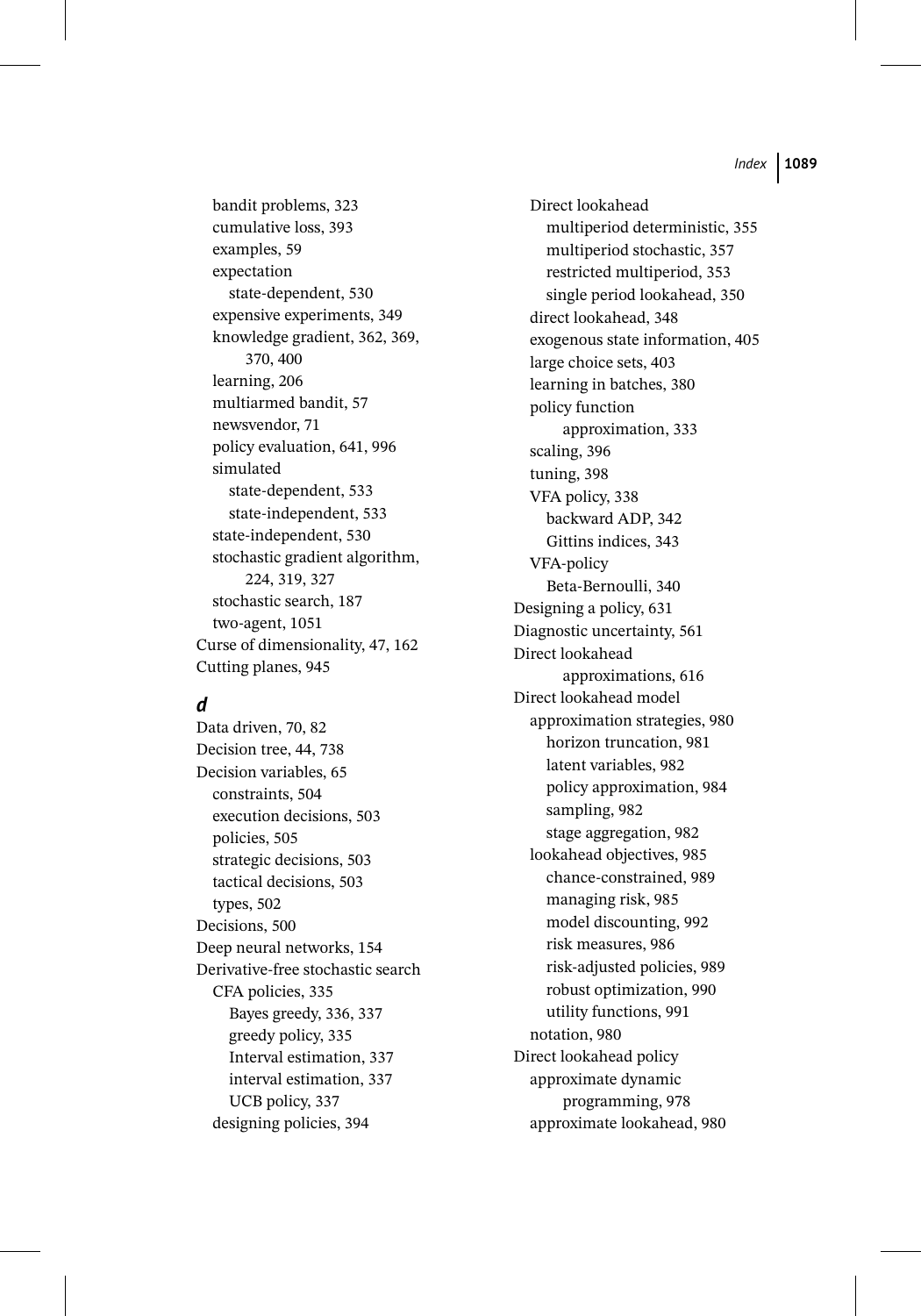backward ADP lookahead policy, 1007 creating lookahead model, 978 deterministic, 1000 discounted, 992 DLA lookahead policy, 1008 fixed lookahead policy, 994 lookahead CFA, 1007 lookahead PFA, 1005 lookahead policy, 977 MCTS, 978, 1009 model predictive control, 977 optimal, 974 policy-within-a-policy, 977 robust optimization, 978 rolling horizon procedure, 977 rollout policy, 978 shortest path, 1001 stochastic programming, 977 why use, 997 Distributional uncertainty, 587 Double-pass ADP algorithm, 876 Dynamic assignment problem, 447 Dynamic program budgeting problem, 752 gambling problem, 751 Dynamic programming model-free, 516, 875

### *e*

Endogenous learning, 101, 105 Energy storage model, 523 active learning, 526 passive learning, 525 rolling forecasts, 526 time-series prices, 525 Energy storage policies, 627 CFA, 628 DLA, 629 Hybrid, 629 PFA, 628 VFA, 628

Episodic, 825 Epistemic uncertainty, 564 Epsilon-greedy, 626 Evaluating policies, 385 competitive analysis, 391 dynamic regret, 390 empirical performance, 386 indifference zone, 392 opportunity cost, 391 probability of correction selection, 393 quantiles, 386 static regret, 387, 388 subset selection, 394 excitation, 627 Excitation policy, 675 Exogenous information, 65, 506 adversarial processes, 513 deterministic, 514 lagged, 510 modeling, 506, 511 scenarios, 509 supervisory processe, 514 Exogenous learning, 104 Expectation compact form, 40 expanded form, 40 Expected improvement, 351 Experimental uncertainty, 561 Exploration Boltzmann exploration, 627 epsilon-greedy, 626 excitation, 627 Thompson sampling, 627 Exploration vs. exploitation, 626 Exponential smoothing, 110, 274

# *f*

Final reward, 42, 187, 206, 329 asymptotic convergence, 392 bandit problems, 323 cost function approximation, 702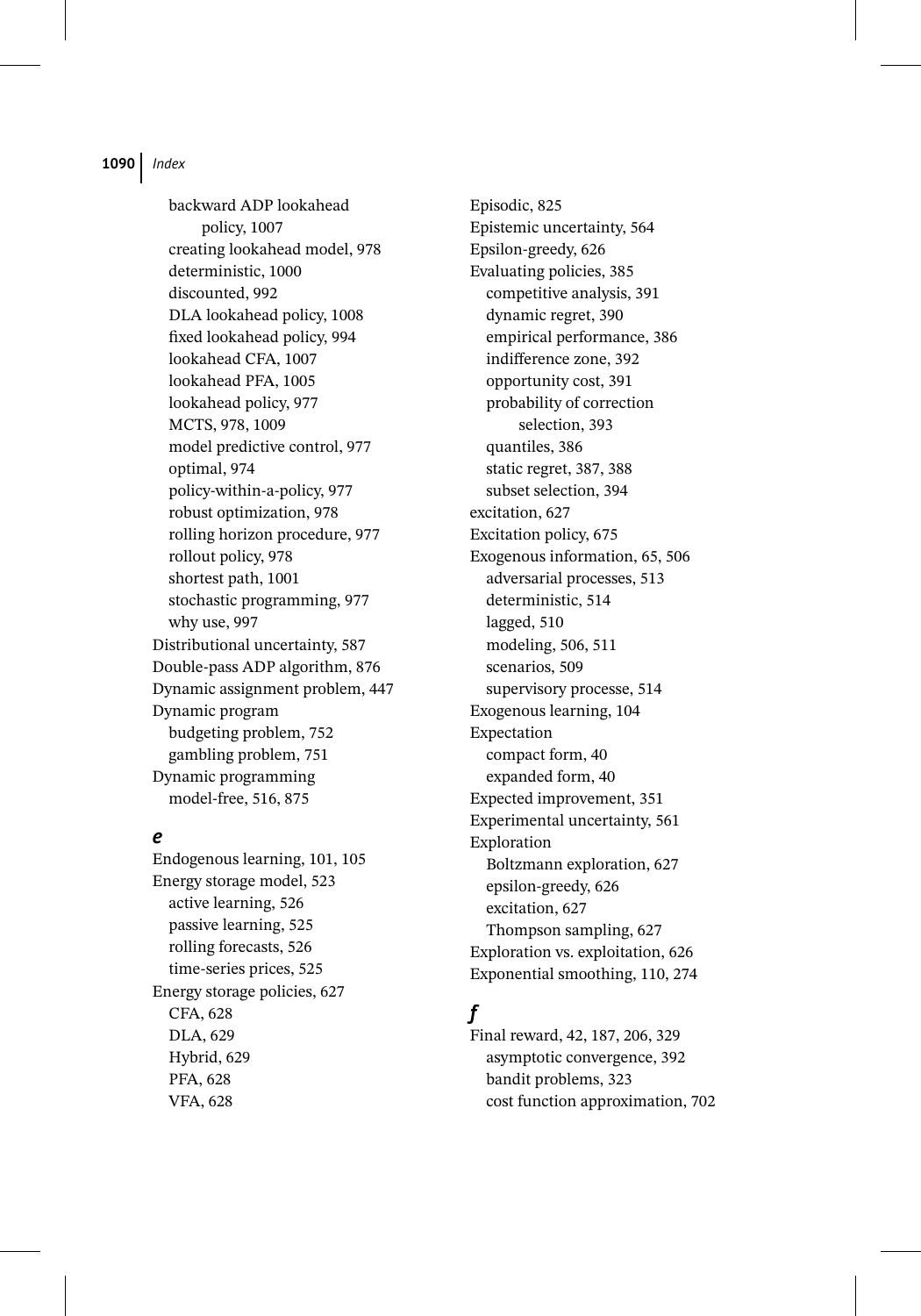expectation state-dependent, 530, 531 state-independent, 529 expensive experiments, 349 knowledge gradient, 351, 362, 364 multiarmed bandit, 60 newsvendor, 70 policy search, 668 simulated state-dependent, 534, 885 state-independent, 533 stochastic gradient algorithm, 235 stochastic search, 224 Finite-horizon approximations steady state, 915 Fitted value iteration, 804, 823 Fleet management problem, 78 fleet, 80 nomadic trucker, 79 Forecasts rolling, 75, 497, 526, 635, 707, 717

# *g*

Gambling problem, 751 Games backgammon, 492 chess, 514, 900 computer Go, 514, 900 maze, 52 video, 154 video games, 514 Gaussian process regression, 117 Gittins indices, 343 normally distributed rewards, 346

## *h*

Hamiltonian, 48 Hierarchical aggregation, 121 correlations, 169 estimation, 129 estimation, 125 Hyperparameter, 229 Hyperparameters, 587, 589

# *i*

Implementation policy, 208, 337 Inferential uncertainty, 561 Infinite horizon, 755 policy iteration, 901 temporal-difference learning, 832 Information acquisition, 456 Interval estimation, 337 Inventory problems, 73 basic, 439 batch replenishment, 444 forecasts, 75 general, 440 lagged, 443 with lags, 75 without lags, 73 Inverse optimization, 105

## *j*

Jump diffusion, 590

## *k*

k-nearest neighbor, 150 Kalman filter, 293 Kernel regression, 151 Knowledge gradient, 362 correlated beliefs, 375 cumulative reward, 369 final reward, 351, 364 posterior reshaping, 354 restricted lookahead, 353 sampled belief, 370

## *l*

Laboratory experimentation, 458 Lagged information, 510 Lagrangian relaxation, 768 Lasso, 134 Latent variable, 496, 563 Learning approximation strategies, 106 Bayesian state variable, 113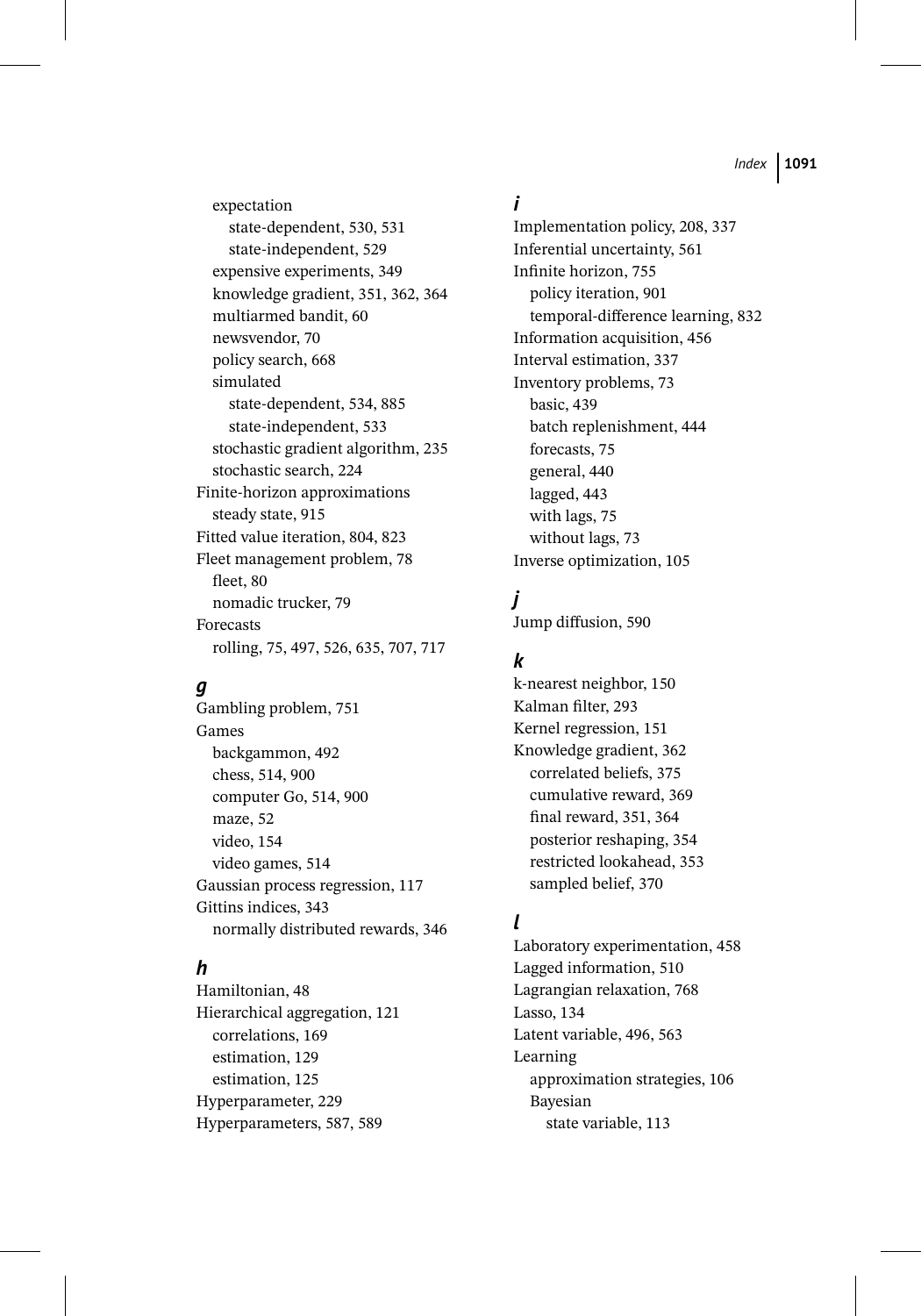bias and variance, 118 deep neural networks, 154 endogenous, 101, 105 exogenous, 101, 104 exponential smoothing, 110 frequentist state variable, 111 Gaussian process regression, 117 inverse optimization, 105 k-nearest neighbor, 150 kernel regression, 151 linear regression, 132 local polynomial regrerssion, 153 lookup tables, 106 Bayesian, 112 frequentist, 111 maximum likelihood estimation, 141 model-based, 52 model-free, 52 nonlinear parametric models, 140 nonparametric definition, 149 nonparametric models, 107 nonstationary, 159 learning process, 161 transient truth, 160 truth, 159 normal equations, 133 parametric models, 106 linear, 106 nonlinear, 107 sampled belief models, 141 Sherman-Morrison derivation, 168 supervised, 101 support vector machines, 155 Learning policy, 208, 337, 890 Learning process, 161 Learning rate, 235 Least squares policy evaluation, 841, 857

Least squares temporal difference, 840, 841, 856, 903, 905 Leveling algorithm, 938 Linear model basis functions, 131 geometric view, 850 Lasso, 134 recursive least squares, 136 sparse additive, 134 Linear models, 131 Linear programming method, 766, 767 Linear quadratic regulation, 48, 767 Linear regression, 132 Longstaff and Schwartz, 894 Local polynomial regression, 153 Longstaff and Schwartz, 894 basis functions, 896 Lookahead dynamic programming, 885 Lookahead model, 528 Lookup tables aggregation, 121 Bayesian updating, 112 state variable, 113 frequentist updating, 111 state variable, 111 hierarchical aggregation, 121, 169 LSPE, 841 single state, 844 LSTD, 840, 841 single state, 844

#### *m*

Markov decision process, 45, 737 average reward, 765 backward dynamic programming, 749 Bellman's equation, 46, 741 cost-to-go function, 744 curse of dimensionality, 47 finite horizon, 747 infinite horizon, 755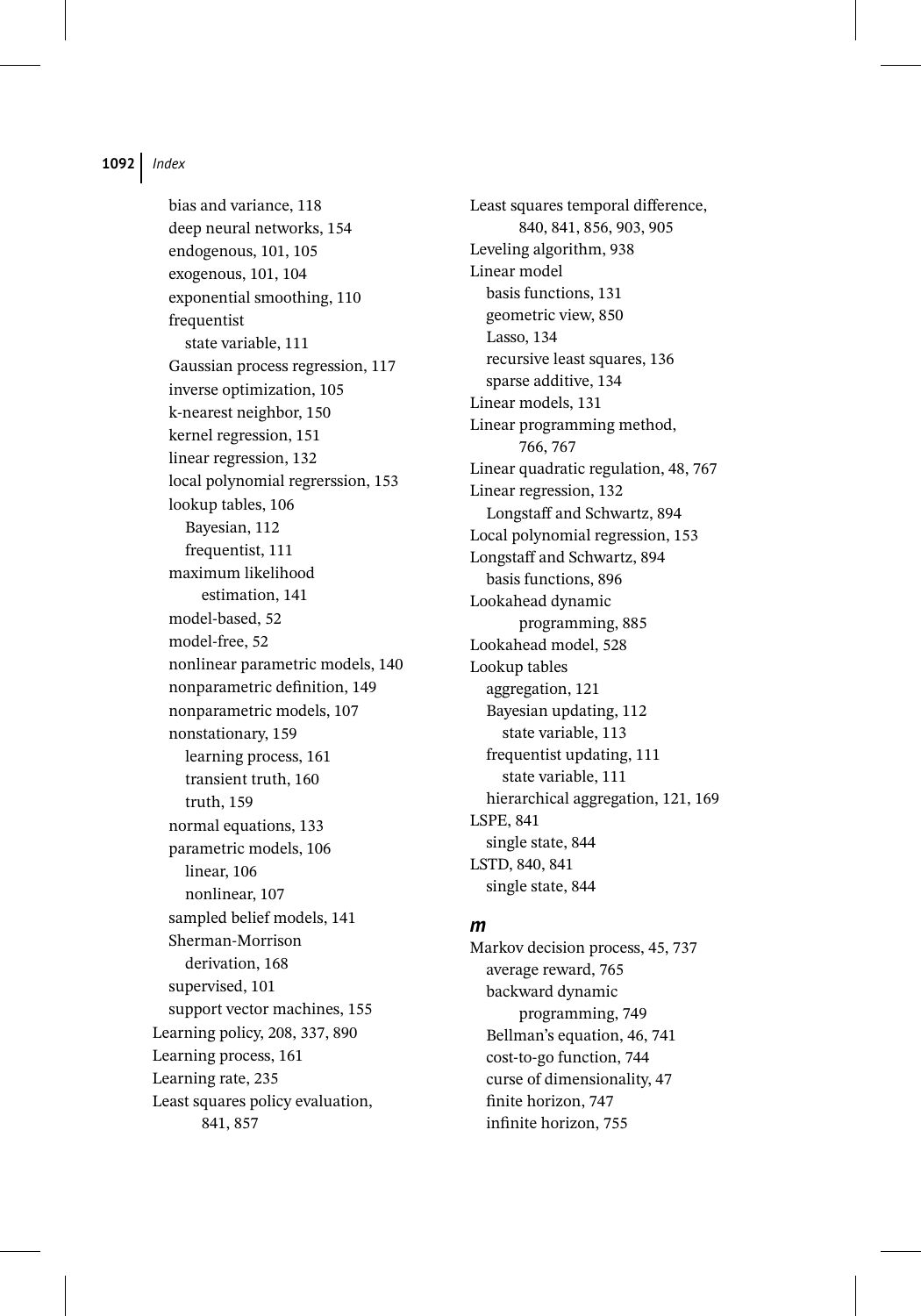linear programming method, 767 objective function, 740 optimality equation, 741 partially observable, 488 random contributions, 746 state transitions, 739 transition matrix, 745 value function, 744 value iteration stopping rule, 757 Martingale model of forecast evolution, 498 Maximum likelihood estimation, 141 **MCTS** backpropagation step, 1014 expansion step, 1012 selection step, 1010 simulation step, 1012 steps, 1010 Mean reversion, 590 Measure-theoretic view of information, 535 Medical decision making, 81, 457 MMFE, 498 Model base model, 528 lookahead, 528 nominal, 528 true, 528 universal, 467 Model first, then solve, 4, 7, 11, 27, 433, 470, 474, 505, 603 Model predictive control, 62 Model-free dynamic programming, 516, 875 Modeling frameworks, 68 Modeling time, 478 Monte Carlo, 582 Monte Carlo sampling, 582 Monte Carlo simulation, 560 inverse cumulative method, 585

Monte Carlo tree search, 1009, 1010 optimistic, 1016 Monte-Carlo simulation, 581 Multiagent systems blood management, 1070 multiple agent, 1073 communication, 1038 active observations, 1039 architecture, 1038 receiving information, 1039 sending information, 1039 signal distortion, 1039 controlling architecture, 1043 dimensions, 1036 communication, 1036 coordination, 1036 learning, 1036 the agents, 1036 flu mitigation, 1044 controllable truth, 1048 designing policies, 1054 multiarmed bandit, 1056 neural network policy, 1055 resource-constrained, 1049 spatial model, 1049 static model, 1045 time-varying model, 1047 time-varying with drift, 1047 HVAC controller, 1067 model, 1067 policies, 1069 modeling, 1040 two-agent learning model, 1050 transition functions, 1052 two-agent newsvendor, 1062 types controlling, 1037 environment, 1037 learning, 1037 replenishment, 1037 Multiarmed bandit, 57 active learning, 61, 325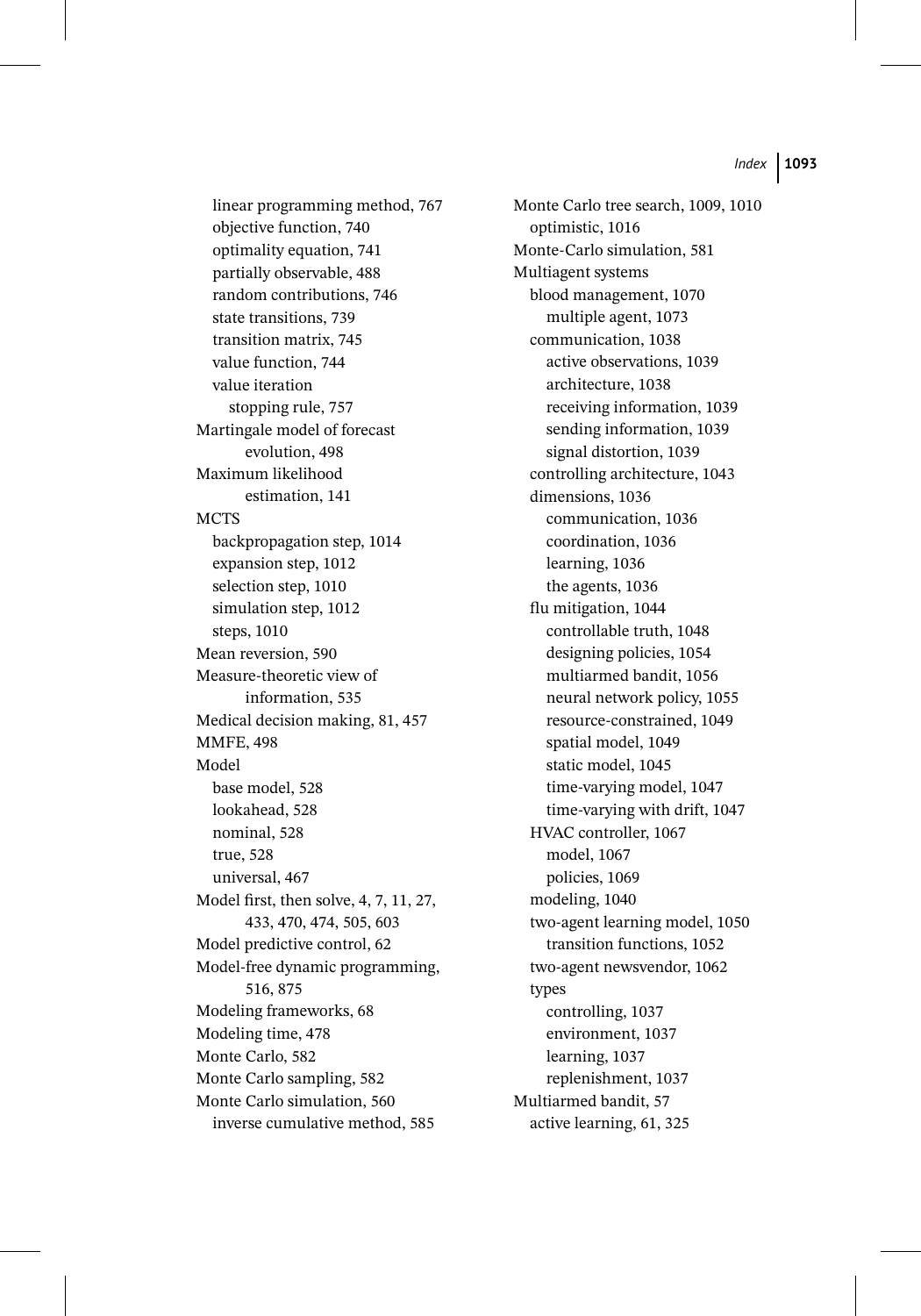backward ADP, 342 best hitter, 59 best medication, 59 best path, 59 beta-bernoulli belief, 340 Boltzmann exploration, 337 computer science, 321 contextual, 405, 406 derivative-free stochastic opt., 325 dynamic programming, 338 flu mitigation, 1056 Gittins, 323 Gittins indices, 343 normal rewards, 346 history, 60 interval estimation, 337 interval estimation policy, 59 nonstationary, 399 objective function, 58 one-armed, 321 sequential decision problem, 325 state variable, 58 story, 321 Thompson sampling, 337 transient learning, 401 two-armed, 321 uncertainty bonus, 1016 upper confidence bounding, 323, 337 variations, 323

#### *n*

Neural network, 106, 107 actor-critic, 907 batch learning, 109 classification, 107, 243 deep, 53, 364, 655 drone, 611 estimation, 242, 658, 1055 four layer, 269 games, 632, 900 learning, 335 limitations, 663, 672, 701, 805

medical, 514 parametric, 143 policy, 331, 666, 971 properties, 246 robot, 632, 656, 900 stepsizes, 285 value function, 50, 734, 907, 971, 1057 value functions, 608, 624 Newsvendor final reward, 70 Newsvendor problem, 70 contextual, 71 cumulative reward, 71 final reward, 70 multidimensional, 72 Nomadic trucker, 79, 434, 491 Nonanticipativity constraint, 57, 201 Nonparametric model definition, 149 Nonparametric models, 149 k-nearest neighbor, 150 kernel regression, 151 local polynomial regression, 153 Nonparametric statistics tree regression, 156 Nonstationary learning, 159 learning process, 161 martingale truth, 159 transient truth, 160 Normal equations, 133

## *o*

Objective function, 66 conditional value at risk, 523 cumulative reward, 206 final reward, 206 performance metrics, 518 probability of correct selection, 393 regret, 208 robust optimization, 523 static regret, 388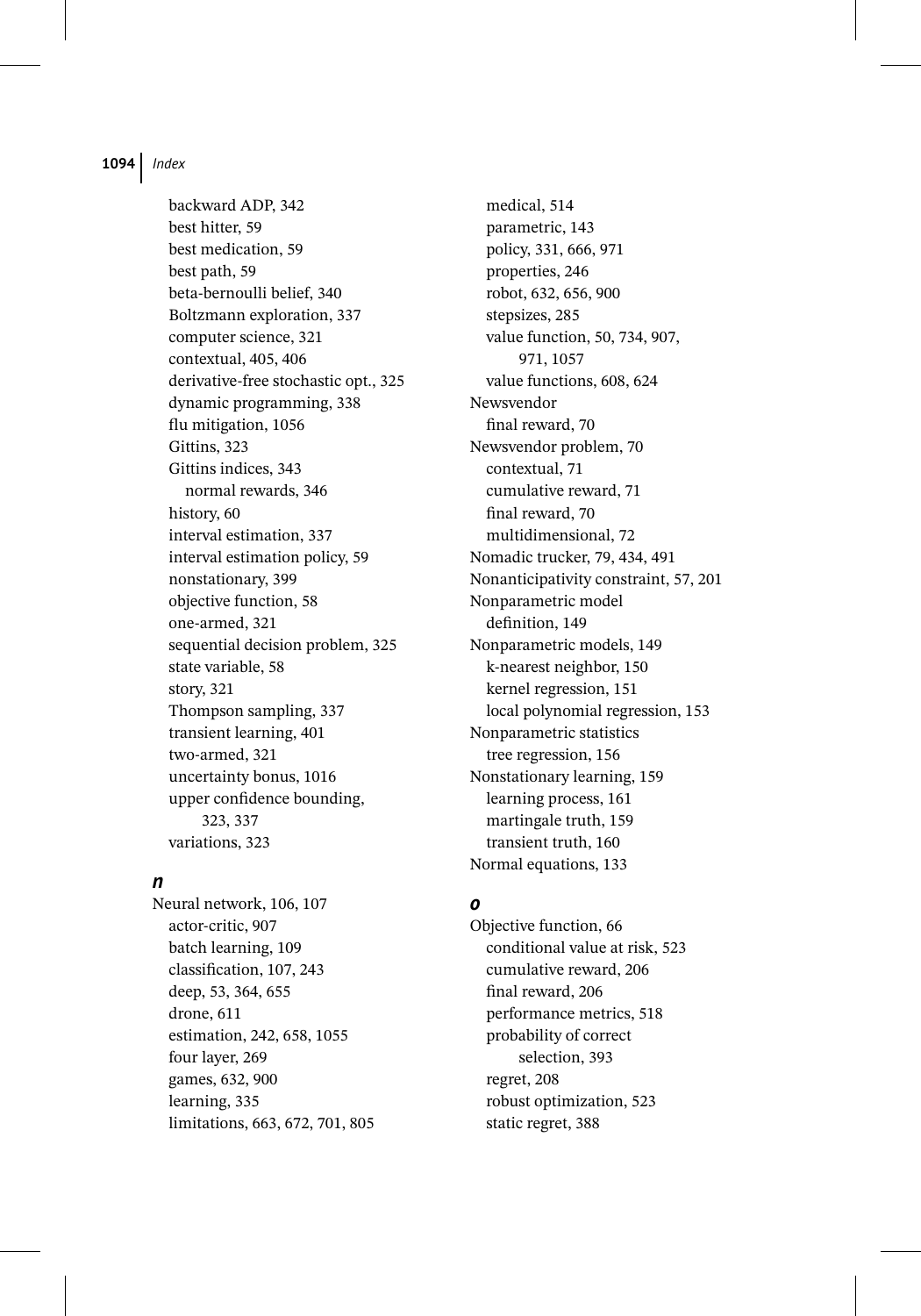value at risk, 523 Observational uncertainty, 560 Off-policy learning, 890 Offline learning, 882 On-policy learning, 890 Online learning, 883 Opportunity cost, 391 Optimal computing budget allocation, 383 Optimal control, 47 control law, 49 cost-to-go function, 48 Hamiltonion, 48 Lagrangian relaxation, 768 linear decision rule, 769 linear quadratic regulation, 48, 767 state equation, 768 stochastic, 49 transition function, 47 Optimal stopping, 54 Optimality equations proof, 770 Optimistic policy iteration, 903 Optimum-deviation policy, 674

# *p*

Parametric models linear, 131 nonlinear, 140 Partial policy evaluation, 903 Partially observable Markov decision process, 563, 1059 Partially observable states, 495 Performance elbow, 997 Policy affine, 612 behavior, 208, 667, 890 Boltzmann, 627 choosing policy class, 638 complexity tradeoffs, 636 cost function approximation, 613 definition, 604

designing, 631 direct lookahead, 616, 974 energy storage problem, 627 CFA, 628 DFA, 629 Hybrid, 629 PFA, 628 VFA, 628 epsilon-greedy, 626 evaluation, 532, 641 examples, 604 excitation, 627 four classes, 209 four classes of policies, 606 hybrid, 620 implementation, 208, 337, 644, 667 learning, 208, 337, 644, 667, 890 linear decision rule, 612 measurability, 538 optimistic, 903 partial policy evaluation, 903 performance-based, 668 policy function approximation, 610 randomized, 626 roll-out heuristic, 1009 sampling the shoulders, 673 soft issues, 644 supervised, 668 target, 208, 667, 890 Thompson sampling, 627 tree search, 1009 tuning, 642 value function approximation, 614 Policy evaluation, 641 infinite horizon, 826 infinite horizon projection, 828 partial simulations, 827 recurrent visits, 826 temporal difference update, 828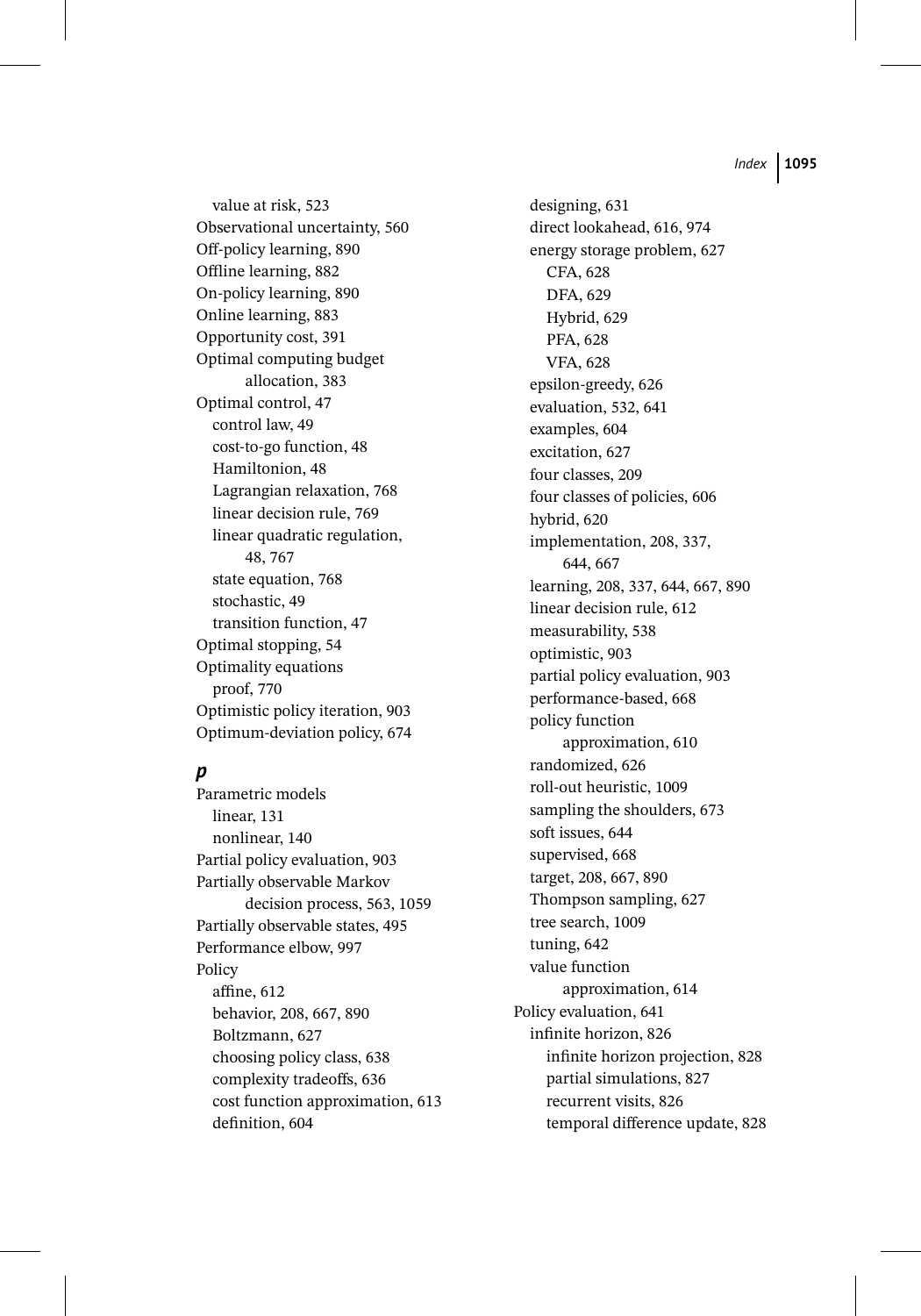Policy function approximation, 659 affine, 660 affine policy, 660 Boltzmann, 659 contextual, 665 limitations, 632 locally linear, 663 monotone policies, 661 nonlinear, 662 Policy gradient theorem, 683, 684 computation, 684 Policy iteration, 763 hybrid value/policy iteration, 764 infinite horizon, 901 Policy search correlated knowledge gradient, 677 derivative-free methods, 670 exact derivatives continuous, 677 discrete, 680 policy gradient theorem, 683 excitation, 675 interval estimation, 675 knowledge gradient, 677 numerical derivatives, 669 optimum-deviation, 674 sampled belief, 676 supervised learning, 686 Policy-within-a-policy, 620 POMDP, 488, 563, 1059 belief MDP, 1060 Post-decision state, 79, 490 Pricing, 80 Prognostic uncertainty, 560

### *q*

Q-learning, 875 algorithm, 875, 876 augmented state, 493 deep neural network, 53 expected rewards, 688 linear model, 886

lookup tables, 873 off-policy, 845 recursive least squares, 887 temporal-difference updating, 52, 735, 845 updating, 51, 277, 615, 735 Quantile distribution, 591

### *r*

Random number seed, 582 Randomized policies, 626, 781 Receding horizon procedure, 63 Recursive least squares, 136 derivation, 166 multiple observations, 139 nonstationary data, 138 stationary data, 136 Regret, 208 Reinforcement learning, 50 Q-learning, 52 Resource allocation, 446, 929 blood management, 450 dynamic assignment, 447 exogenous information state, 957 general resource allocation, 933 information acquisition, 456 newsvendor, 929 two-stage resource allocation, 930 Response surface method, 335 Risk robust optimization, 523 Risk measures, 523 conditional value at risk, 523 value at risk, 523 Risk operator, 987 Robust optimization, 63, 523 as a policy, 991 optimization problem, 991 robust policy, 64 uncertainty set, 64 box constraints, 990 Roll-out heuristic, 1009 Rolling forecast, 635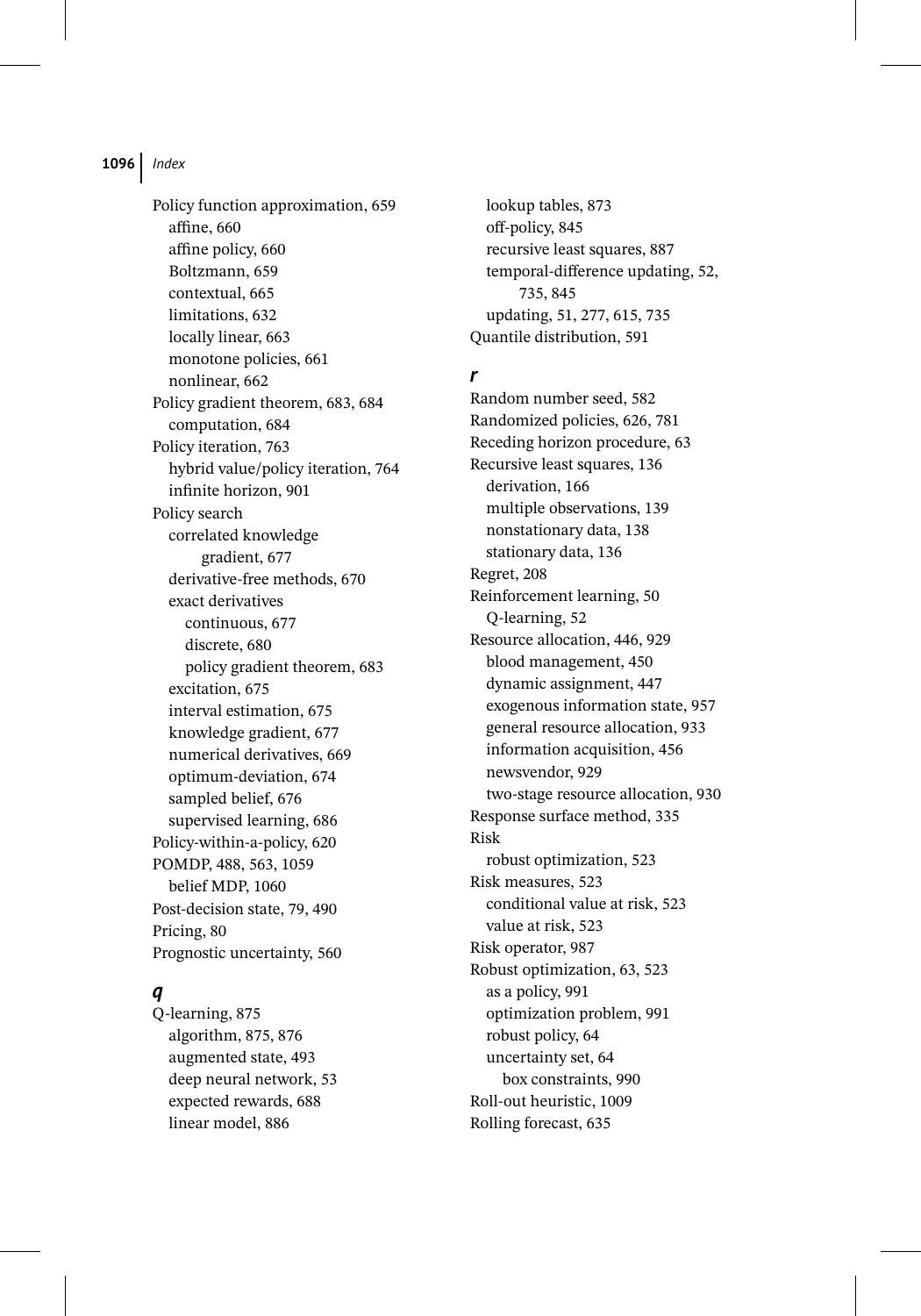Rolling forecasts, 497 Rolling horizon procedure, 63

#### *s*

Sample average approximation, 194 convergence rate, 197 Sampled belief models, 141 Sampled models, 193, 595 Sampling the shoulders, 673 SARSA, 875 Scientific exploration, 82 Sequential kriging, 352 Sherman-Morrison formula, 115, 168 Shortest path information collecting, 459 stochastic, 433 Shortest path problem, 76 dynamic, 78 robust, 78 stochastic, 77 deterministic, 76 Simulation optimization, 60, 382 indifference zone algorithm, 383 OCBA, 60, 383 Simultaneous perturbation stochastic approximation see SPSA, 240 Soft max, 627 Software, 469 Specification error, 569 SPSA, 240 mini-batch, 240 tuning, 722 State variables, 65 asset pricing, 437 belief, 408 belief state, 485, 495 definition, 481 dynamic assignment problem, 450 factored, 498 flat representation, 498 gambling problem, 751

information state, 485 lagged, 490 latent variable, 496 physical state, 408, 485 post-decision state, 79, 490, 491 pre-decision state, 491 rolling forecasts, 497 shortest path, 493 three types, 485 Stepsize policies apparent convergence, 301 BAKF proof, 303 bias-adjusted Kalman filter, 297 convergence conditions, 276 deterministic, 276 constant, 278 harmonic, 279 McClain, 280 polynomial learning rate, 280 search-then-converge, 281 guidelines, 301 infinite horizon bounds, 859 introduction, 233 optimal approx. value iteration, 297 BAKF, 295 nonstationary - I, 293 nonstationary - II, 294 stationary, 291 optimal stepsizes, 289 stochastic, 282 AdaGrad, 287 ADAM, 287 convergence conditions, 283 Kesten's rule, 285 RMSProp, 288 stochastic gradient adaptive stepsize, 286 Trigg, 286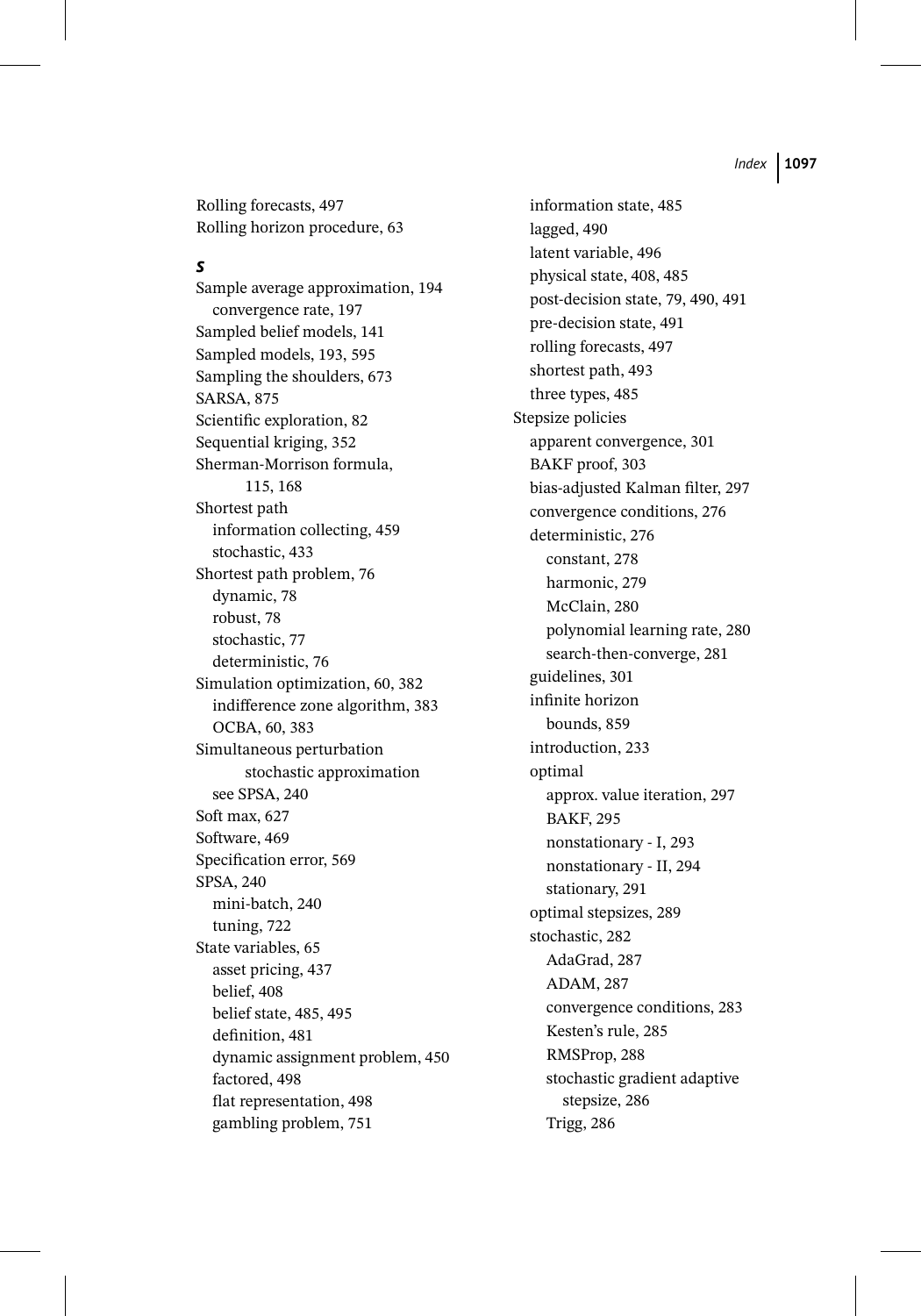Stochastic approximation procedure - see stochastic gradient algorithm, 233 Stochastic decomposition, 949, 951 Stochastic gradient algorithm, 225, 233, 835 as a sequential decision problem, 247 finite differences, 238 for neural networks, 242 gradient smoothing, 237 martingale proof, 256 mini-batches, 240 older proof, 252 second order methods, 237 SPSA, 240 Stochastic modeling crossing times, 593 electricity prices, 589 energy illustration crossing times, 593 jump diffusion, 590 mean reversion, 590 quantile distribution, 591 regime shifting, 592 quantile distribution, 591 regime shifting, 592 Stochastic optimal control, 49 Stochastic optimization asymptotic formulation, 42 cumulative reward, 42 final reward, 42 Stochastic programming, 56 Benders decomposition, 945 interstage independence, 947, 958 lookahead policy, 57 nonanticipativity, 57 nonanticipativity constraint, 57 recourse variables, 56 two-stage, 56 Stochastic search, 40 adaptive learning, 184

cumulative reward, 187, 224 derivative-based, 42 derivative-free, 43 deterministic methods, 184, 188 chance-constrained, 190 Markov decision process, 192 newsvendor, 189 optimal control, 191 shortest path, 189 final reward, 187, 224 newsvendor, 183 sampled approximations, 184 sampled models, 193 chance-constrained, 195 convergence, 197 linear program, 194 parametric model, 196 state-dependent, 187 state-independent, 187 Stopping time, 54 Supervised learning, 101, 900 Support vector machines, 155

### *t*

Target policy, 208, 890  $TD(\lambda)$ , 829  $TD(0)$ recursive least squares, 842 TD(0) updating slow backward learning, 832 Temporal difference learning, 829 Temporal-difference learning, 828 infinite horizon, 832 Thompson sampling, 337, 627 Three curses of dimensionality, 47, 748 Tic-tac-toe, 898 Time, 478 Trajectory following, 890 Transformer replacement, 435 Transient learning model, 401 knowledge gradient, 402 Transition function, 65, 515